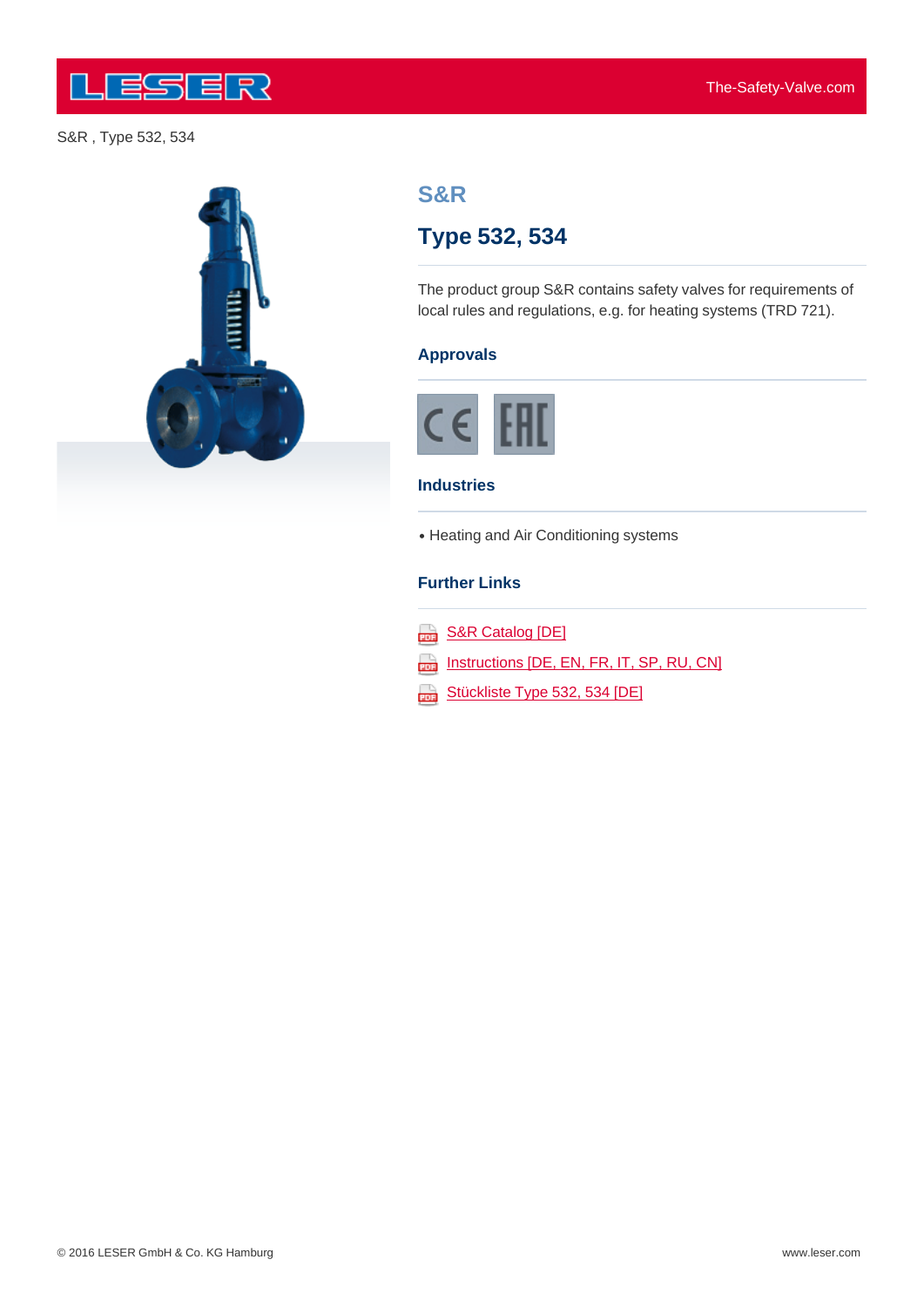

### S&R , Type 532, 534

#### **Datasheet**

| <b>Product info</b>                  | <b>Metric unit</b>                                      | <b>US unit</b>                                          |
|--------------------------------------|---------------------------------------------------------|---------------------------------------------------------|
| Key feature                          | Proportional in-line safety valve                       | Proportional in-line safety valve                       |
| Nominal diameter inlet               | DN 15 - DN 150                                          | $1/2" - 6"$                                             |
| Nominal diameter outlet              |                                                         |                                                         |
| Pressure                             |                                                         |                                                         |
| Actual orifice diameter<br>d0        | 15 - 125 mm                                             | 0,59 - 4,92 in                                          |
| Actual orifice area A0               | 177 - 12272 mm <sup>2</sup>                             | $0,27 - 19,02$ in <sup>2</sup>                          |
| Pressure                             | $3 - 40$ bar                                            | 43,5 - 580 psig                                         |
| Flange rating inlet                  | PN 16 - PN 40                                           | <b>CL150</b>                                            |
| Temperature acc. to<br><b>DIN EN</b> | -85 to 400 $^{\circ}$ C                                 | -121 to 752 °F                                          |
| Temperature acc. to<br><b>ASME</b>   | currently no approvals acc. to ASME Sec. VIII Div.<br>1 | currently no approvals acc. to ASME Sec. VIII Div.<br>1 |
| Body material                        | 0.6025, 1.0619                                          | Cast steel, SA 216 WCB                                  |
| <b>KUB-Materials</b>                 |                                                         |                                                         |
| Valve connection                     | Flange acc. to DIN                                      | Flange acc. to DIN                                      |
| <b>Bellows</b>                       | Stainless steel and elastomer                           | Stainless steel and elastomer                           |
| Type of loading                      | Spring loaded                                           | Spring loaded                                           |
| Approvals                            | PED/DIN EN ISO 4126-1, PED/AD<br>2000-Merkblatt A2, EAC | PED/DIN EN ISO 4126-1, PED/AD<br>2000-Merkblatt A2, EAC |
| Specials                             |                                                         |                                                         |